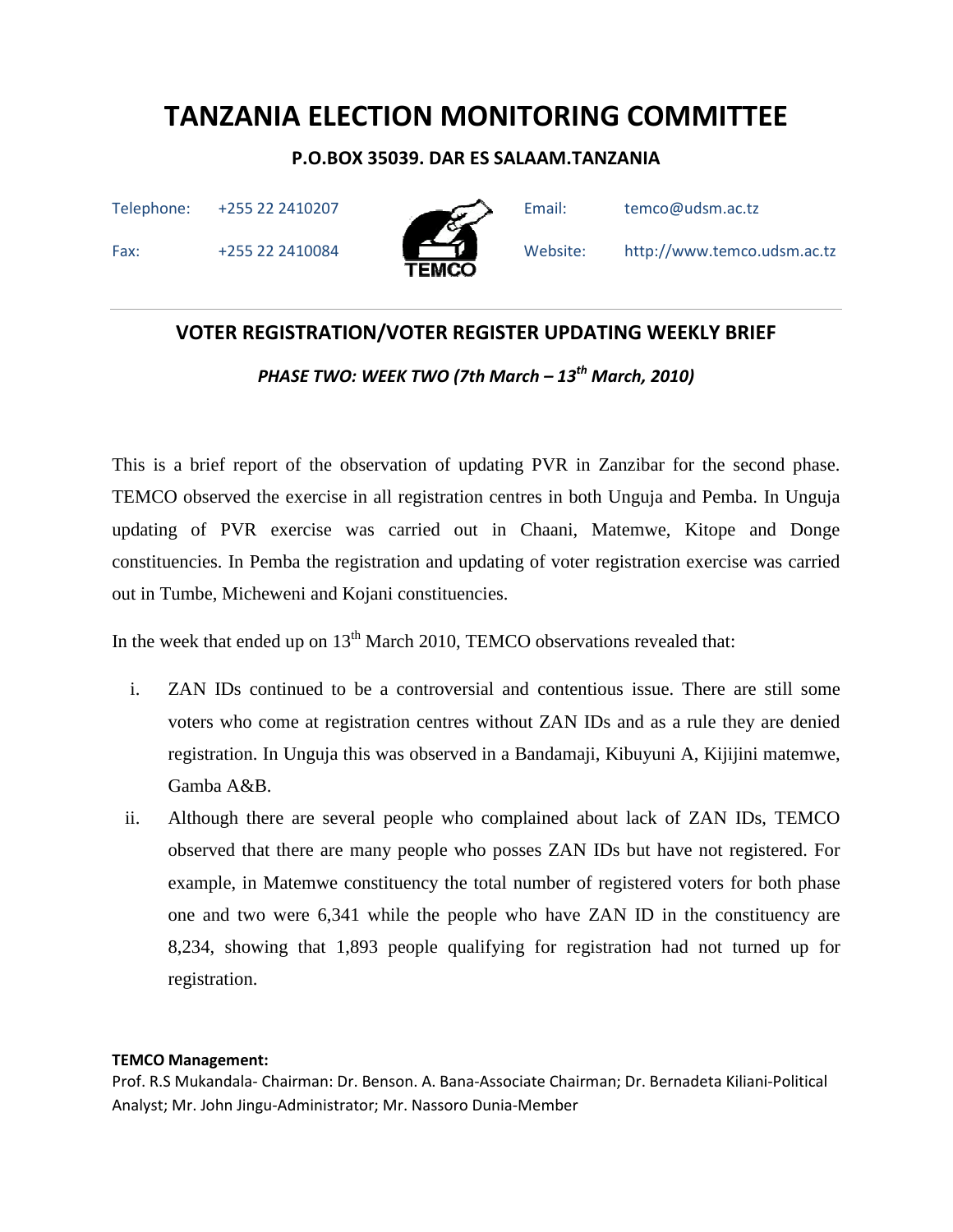### P.O.BOX 35039. DAR ES SALAAM.TANZANIA

Telephone: +255 22 2410207 Email: temco@udsm.ac.tz

Fax: +255 22 2410084 Website: http://www.temco.udsm.ac.tz



iii. TEMCO leant from ZAN ID Director, Mr. Mohamed Juma Ame, that about 12,149 ZAN IDs for both Unguja and Pemba have not been collected by their "owners" since 2005.

- iv. TEMCO team observed several anomalies on updating PVR exercise including the following,
	- In one occasion, the AROs signed on the cards on behalf of a voter who could not sign on their own contrary to the law which require the voter to place thumb print if s/he is unable to write a signature. TEMCO observer reports that one ARO, Mr Shaha R.M Makame, signed (by writing initials) for Ms. Mwajuma Mlekwa Mcha who was registered on 06/03/2010 at S/M Mkwajuni. This posses a legal and identification problem, given that a significant number of voters do not know how to read and write. However, a single case does not necessarily suggest a trend.
	- Some new voters with new ZAN ID could not be registered on time because of untimely updating of the ZAN ID data in ZEC computers in the registration centers. For example, Ms Nanchumu Yusuph Khamis (ZAN ID no 020240329) who came for registration at S/M Chaani A on 09/03/2010 around 12:00 could not be registered on time because her ZAN ID card could not be read on the ZEC computer. She was then registered at 1:10pm after an updated ZEC computer being brought from a neighboring reg. centre.
	- It was noted on  $10/03/2010$  the ZEC 2005 voters reference list was not brought to the registration centre for S/M Pwani Mchangani leading to unprecedented delay in registering voters who lost the 2005 voters. However, voters who presented old voters ID and ZAN ID were automatically registered.

#### TEMCO Management: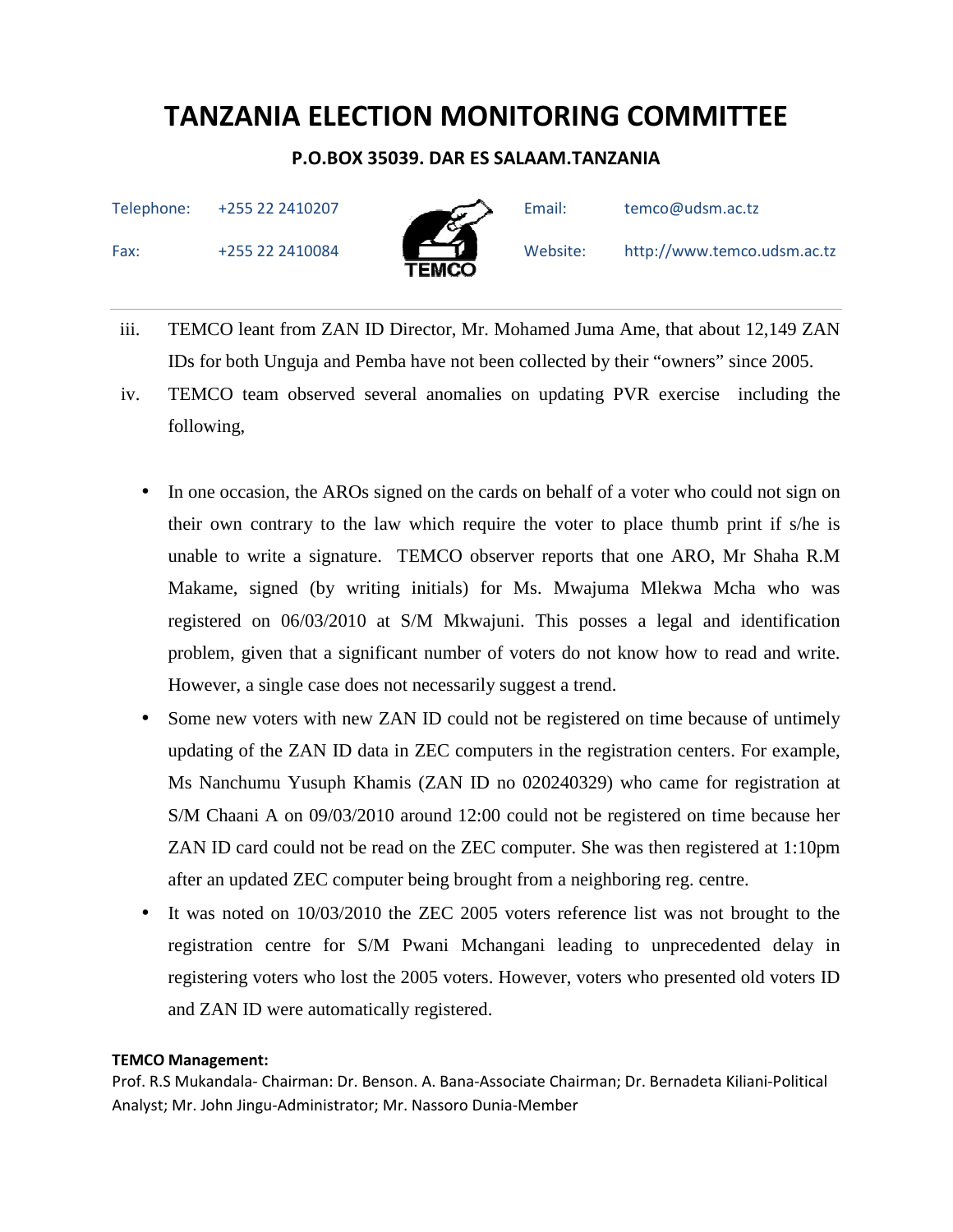### P.O.BOX 35039. DAR ES SALAAM.TANZANIA

Telephone: +255 22 2410207 Email: temco@udsm.ac.tz



• On 13/03/2010, a voter at Kwa Baruani registration centre, Shehia of Mkadini, forced to be registered with only a ZAN-ID receipt instead of the ZAN –ID. He was rejected by the AROs resulting into a chaotic situation at the centre between him and his mother, the ARO and the CUF agent. The ARO asked the police officers to escort them out of the centre. During fracas, a CUF agent was found with a Panga (big knife) and was taken to Mahonda Police Station.

In Pemba TEMCO observers reports point to the following.

- A high voter registration turnout and response with very long queues .High voter turnout was due to the fact that many voters had not registered in the first phase because of what is referred by many as "registration boycott" in Wete District.
- There are several complaints from CUF members that persons who have just attained 18 years and above have not been given ZAN IDs and thus are not eligible for registration.
- Rigorous "hands on and eyes on" monitoring approach by CUF officials in Wete District. CUF District Registration Officer, CUF representative in the House of Representative, CUF Political Party Agents were vigilant to ensure that all qualified potential voters are registered.
- On the contrary CCM leaders at the District level kept themselves in a group watching at the registration centre, they remained silent and inactive at all resorting to the *"eyes on Hands off"* mechanism.

#### TEMCO Management: